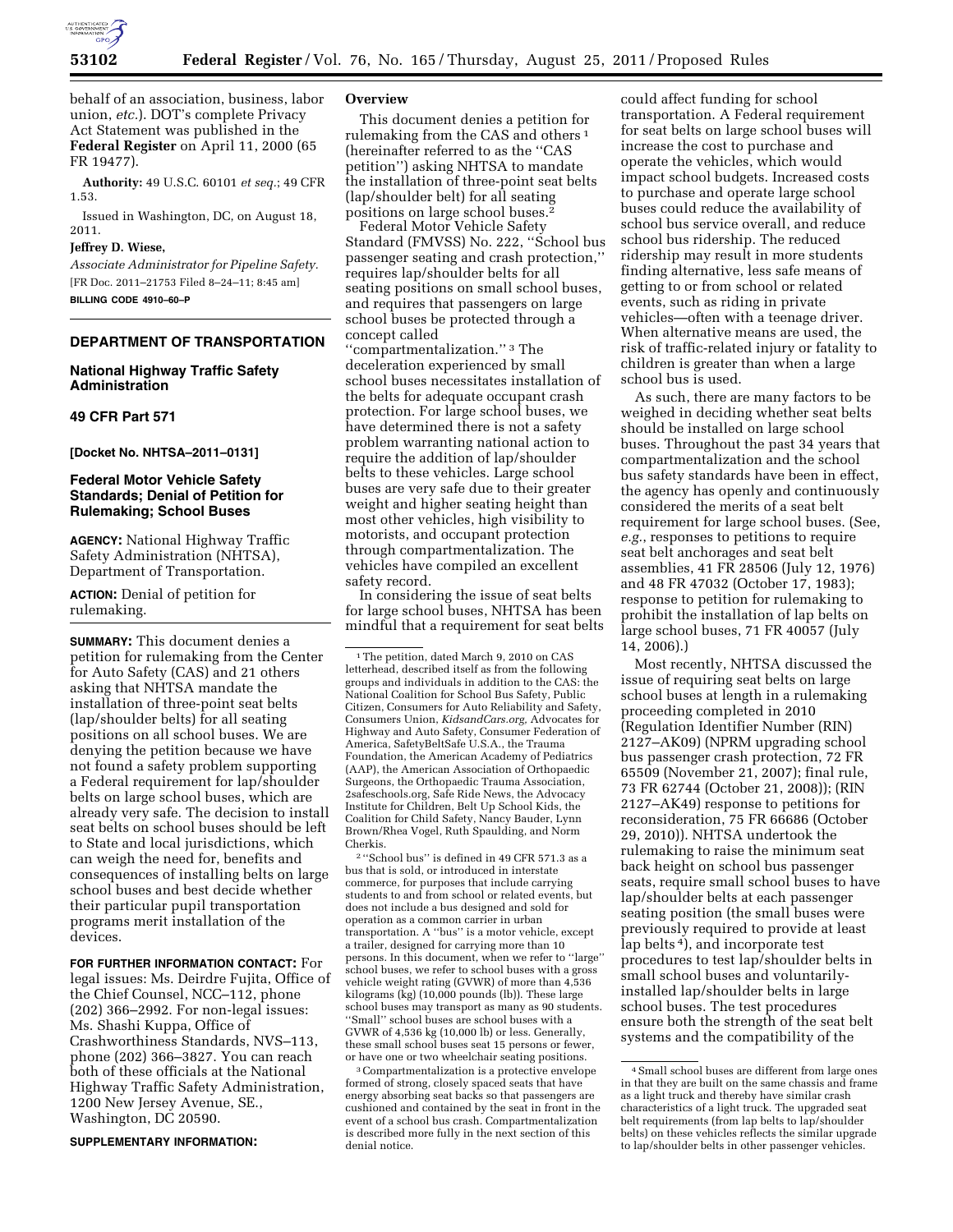seat belt systems with compartmentalization.

In that rulemaking, the agency presented up-to-date information and discussed the reasoning behind the agency's decision not to propose to require seat belts in large school buses. The NPRM and final rule preambles presented data and findings from the following studies of the National Transportation Safety Board (NTSB), National Academy of Sciences (NAS), and NHTSA (in chronological order):

## *Studies*

• *NTSB, 1987* 

In 1987, the NTSB reported on its investigation of forty-three poststandard school bus crashes.5 The NTSB concluded that most fatalities and injuries in school bus crashes occurred because the occupant seating positions were directly in line with the crash forces, and that seat belts would not have prevented those injuries and fatalities. (NTSB/SS–87/01, Safety Study, Crashworthiness of Large Poststandard School Buses, March 1987, National Transportation Safety Board.)

• *NAS, 1989* 

A 1989 NAS study concluded that the overall potential benefits of requiring seat belts on large school buses were insufficient to justify a Federal mandate for installation. The NAS also stated that funds used to purchase and maintain seat belts might be better spent on other school bus safety programs with the potential to save more lives and reduce more injuries. (Special Report 222, Improving School Bus Safety, National Academy of Sciences, Transportation Research Board, Washington, DC 1989).

• *NTSB, 1999* 

In 1999, the NTSB reported on six school bus crashes it investigated in which passenger fatalities or serious injuries occurred away from the area of vehicle impact. The NTSB found compartmentalization to be an effective means of protecting passengers in school bus crashes. However, because many of those passengers injured in the six crashes were believed to have been thrown from their compartments, the NTSB believed other means of occupant protection should be examined. (NTSB/ SIR–99/04, Highway Safety Report, Bus Crashworthiness Issues, September 1999, National Transportation Safety Board).

• *NAS, 2002* 

In 2002, the NAS published a study that analyzed the safety of various transportation modes used by school

children to get to and from school and school-related activities. The NAS found that among 815 school-age children killed in motor vehicle crashes during normal school travel hours each year, less than 0.6 percent are passengers in school buses, 1.8 percent are children outside the bus near the loading/unloading zone, 22 percent are students walking/bicycling, and 75 percent are in crashes involving passenger vehicles, especially those with teen drivers. The report stated that changes in any one characteristic of school travel can lead to dramatic changes in the overall risk to the student population. Thus, the NAS concluded, it is important for school transportation decisions to take into account all potential aspects of any changes in school transportation. (Special Report 269, ''The Relative Risks of School Travel: A National Perspective and Guidance for Local Community Risk Assessment,'' Transportation Research Board of the National Academies, 2002.) • *NHTSA, 2002* 

In 2002, NHTSA issued a report to Congress detailing school bus occupant safety and analyzing options for improvement. NHTSA concluded that compartmentalization effectively lowered injury measures by distributing crash forces with the padded seating surface. Lap belts showed little to no benefit in reducing serious/fatal injuries. The agency determined that properly used lap/shoulder belts have the potential to be effective in reducing fatalities and injuries for not only frontal collisions, but also rollover crashes where seat belt systems are particularly effective in reducing ejection. However, the addition of lap/ shoulder belts on buses would increase capital costs and reduce seating capacity on the buses. (''Report to Congress, School Bus Safety: Crashworthiness Research, April 2002,'' *[http://](http://www.nhtsa.gov/DOT/NHTSA/NRD/Multimedia/PDFs/Crashworthiness/SchoolBus/SBReportFINAL.pdf)  [www.nhtsa.gov/DOT/NHTSA/NRD/](http://www.nhtsa.gov/DOT/NHTSA/NRD/Multimedia/PDFs/Crashworthiness/SchoolBus/SBReportFINAL.pdf) [Multimedia/PDFs/Crashworthiness/](http://www.nhtsa.gov/DOT/NHTSA/NRD/Multimedia/PDFs/Crashworthiness/SchoolBus/SBReportFINAL.pdf)  [SchoolBus/SBReportFINAL.pdf.](http://www.nhtsa.gov/DOT/NHTSA/NRD/Multimedia/PDFs/Crashworthiness/SchoolBus/SBReportFINAL.pdf)*)

In addition, the agency considered the public discussions at a July 11, 2007 roundtable meeting with State and local government policymakers, school bus and seat manufacturers, pupil transportation associations, and consumer groups. (Notice of public meeting, 72 FR 30739, June 4, 2007, Docket NHTSA–2007–28103.)

The agency explained in the NPRM and final rule preambles of the documents comprising RIN 2127–AK09 that, after considering all available information, NHTSA was not able to conclude that requiring seat belts on large school buses would protect passengers against an unreasonable risk

of death or injury in an accident. NHTSA continued: ''Whether the same conclusion can be made by a State or local jurisdiction is a matter for local decision-makers and we encourage them to make the decisions most appropriate for their individual needs to most safely transport their students to and from school.'' *Id.* 73 FR at 62745.

Following publication of the final rule, CAS *et al.* submitted the petition for rulemaking discussed today to require lap/shoulder belts on large school buses. The petition refers to a ''Highway Accident Brief'' published November 12, 2009 by the NTSB.

Also following publication of the final rule, the State of Alabama completed a comprehensive study to evaluate the merits of having lap/shoulder belts on newly purchased large school buses in Alabama. Among other factors, the State evaluated the rate of seat belt use, the effects on bus discipline, the attitudes of other stakeholders, the loss of capacity attributable to seat belts, and cost effectiveness of requiring lap/shoulder seat belts. The study found that, for Alabama, the cost and consequences of ordering the seat belts on large school buses would exceed the benefit. The authors concluded that if funding is to be spent on school bus safety, more lives could be saved in Alabama by investing in enhanced safety measures in loading/unloading zones.

Additionally, following publication of the final rule, NHTSA completed an estimate of possible impacts that reduced school bus ridership might have on traffic-related injury or fatality. This analysis is discussed later in this document. The agency undertook the analysis to understand, in a more comprehensive manner, the possible consequences of a national requirement for seat belts on large school buses. If a national requirement were imposed, how could such a requirement affect the availability of school bus service? How might reduced availability of school bus service impact pupil transportation safety? The analysis is illustrative in nature and is based on established economic methodologies. Under the described conditions, the agency estimates that the increased risk from students finding alternative, less safe means of getting to and from school could result in an increase of 10 to 19 school transportation fatalities annually.

After carefully considering the petition for rulemaking and all the above information, the agency is denying the petition.

The agency notes that part of the response repeats some discussion from the November 21, 2007 NPRM and the October 21, 2008 final rule comprising

<sup>5</sup>FMVSS No. 222 became effective on April 1, 1977.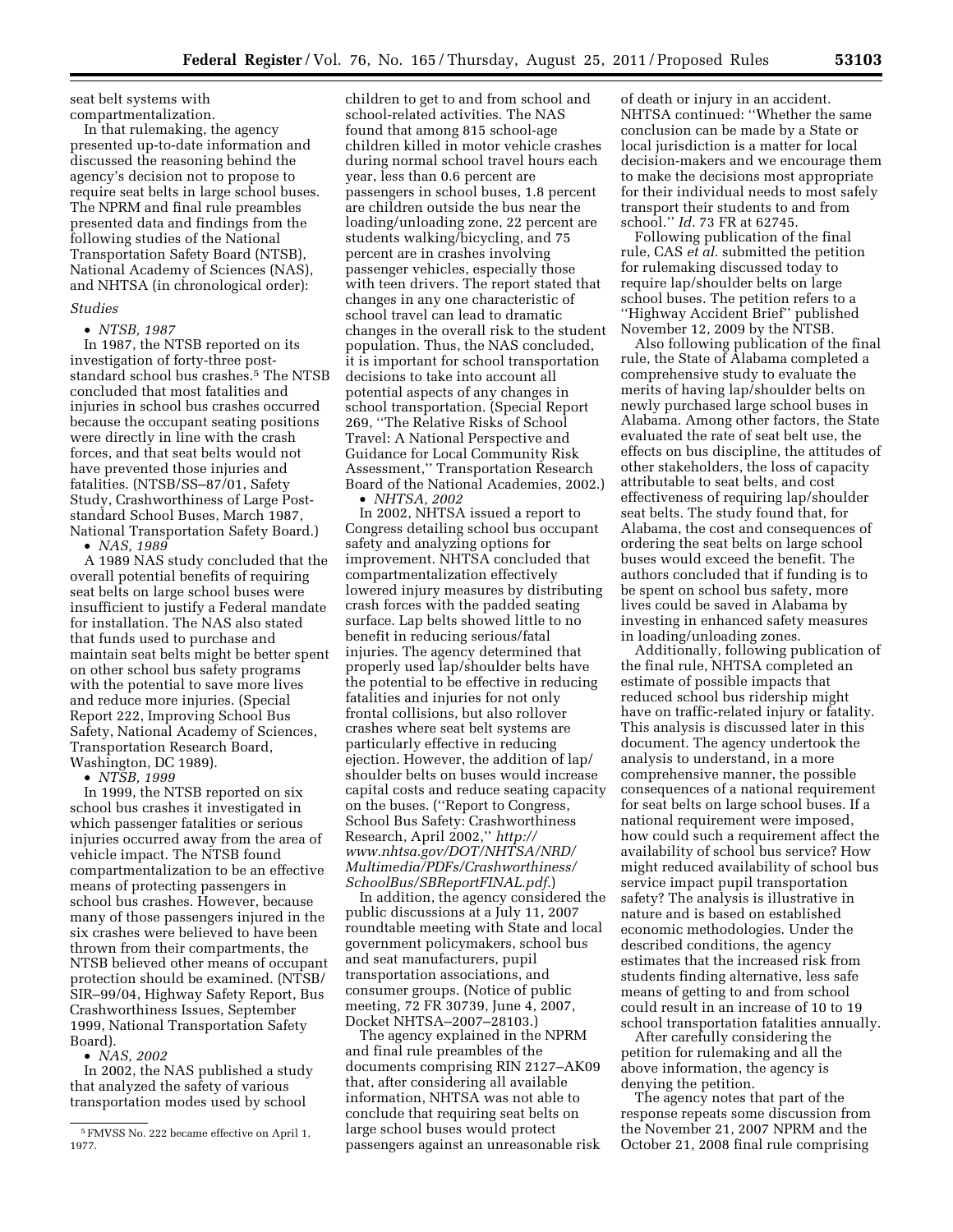RIN 2127–AK09, *supra*. The discussion is set forth again here because it is relevant, particularly because a large part of the petitioners' ''facts which it is claimed establish that an order is necessary'' 6 are not new, having been previously raised to the agency and to which NHTSA has responded. The agency is repeating some of the discussion set forth in the November 21, 2007 NPRM and the October 21, 2008 final rule for completeness, and to provide a context for discussion of the petition.

# **Discussion**

## *Introduction*

School buses are one of the safest forms of transportation in the United States. Every year, approximately 485,500 school buses travel approximately 4.2 billion miles to transport 23 million children to and from school and school-related activities.7 The school bus occupant fatality rate of 0.23 fatalities per 100 million vehicle miles traveled (VMT) is nearly 6 times lower than the rates for passenger cars (1.29 per 100 million VMT 8). The safety of current school buses was confirmed by NAS in 2002.9

The agency estimates that an average of 19 school-age children die in school bus-related traffic crashes 10 each year: 5 are occupants of school buses and 14 are pedestrians near the loading/unloading zone of the school bus.11 These numbers do not include school-age children who are killed going to or from school using means other than by school buses.

The CAS petition cited an American Association of Pediatrics (AAP) analysis of the National Electronic Injury Surveillance System (NEISS). The AAP analysis indicated that there are 17,000 school bus-related nonfatal injuries annually, among which 7,200 were crash related, 4,060 were during boarding/alighting, 1,160 were slips/fall related, 860 were non-crash related, and

9National Academy of Sciences, Special Report 269: The Relative Risks of School Travel: A National Perspective and Guidance for Local Community Risk Assessment, National Research Council, Washington, DC, September 2002.

10A school bus-related crash is a crash which involves, either directly or indirectly, a school bus body vehicle (e.g., a yellow school bus), or a nonschool bus functioning as a school bus (*e.g.* a transit bus functioning as a school bus), transporting children to or from school or school-related activities.

11School Transportation-Related Crashes, Traffic Safety Facts 2008 Data, DOT HS 811 165.

3,750 were of other/unknown cause. Among those injured in this study, 97 percent were treated and released from the hospital. Most of these injuries were of minor severity (strains, sprains, and bruises).

We agree with the petitioners that school bus crashes are an important public health priority. Due to regulation in this area and public interest in the safety of school buses, school buses are very safe vehicles. The Motor Vehicle and School Bus Safety Amendments of 1974, which amended the National Traffic and Motor Vehicle Safety Act (Vehicle Safety Act), directed NHTSA to issue motor vehicle safety standards applicable to school buses and school bus equipment. In response to this legislation, NHTSA revised several of its safety standards to improve existing requirements for school buses, extended ones for other vehicle classes to those buses, and issued new safety standards exclusively for school buses. FMVSS No. 222 was promulgated to improve protection to school bus passengers during crashes and sudden driving maneuvers.

Effective since 1977, FMVSS No. 222 contains occupant protection requirements for school bus seating positions and restraining barriers. Its requirements for school buses with GVWRs of 4,536 kilogram (kg) (10,000 pound (lb)) or less differ from those set for school buses with GVWRs greater than 4,536 kg (10,000 lb), because the ''crash pulse,'' or deceleration, experienced by the small school buses is more severe than that of the large buses in similar collisions. For the small school buses, the standard includes requirements that all seating positions must be equipped with properly installed seat belts for passengers. NHTSA decided that seat belts were necessary on small school buses to provide adequate crash protection for the occupants.

For large school buses, FMVSS No. 222 relies on requirements for ''compartmentalization'' to provide passenger crash protection. Investigations of school bus crashes prior to issuance of FMVSS No. 222 found the school bus seat was a significant factor in causing injury. NHTSA found that the seat failed the passengers in three principal respects: By being too weak, too low, and too hostile (39 FR 27584; July 30, 1974). In response to this finding, NHTSA developed a set of requirements which comprise the compartmentalization system.

Compartmentalization ensures that passengers are cushioned and contained by the seats in the event of a school bus

crash by requiring school bus seats to be positioned in a manner that provides a compact, protected area surrounding each seat. If a seat is not compartmentalized by a seat back in front of it, compartmentalization must be provided by a padded and protective restraining barrier. The seats and restraining barriers must be strong enough to maintain their integrity in a crash yet flexible enough to be capable of deflecting in a manner which absorbs the energy of the occupant. They must meet specified height requirements and be constructed, by use of substantial padding or other means, so that they provide protection when they are impacted by the head and legs of a passenger. Compartmentalization minimizes the hostility of the crash environment and limits the range of movement of an occupant. The compartmentalization approach ensures that high levels of crash protection are provided to each passenger independent of any action on the part of the occupant to buckle up.

Nonetheless, throughout the past 34 years that compartmentalization and the school bus safety standards have been in effect, the agency has openly and continuously considered the consequences, pros and cons, of a seat belt requirement for large school buses. The most recent detailed discussion of the issue was in NHTSA's October 21, 2008 final rule.

# *October 21, 2008 Final Rule*

On October 21, 2008, the agency issued a final rule, *supra,* upgrading the passenger protection requirements for school buses. The NPRM preceding the final rule discussed the agency's considerations when we drafted the NPRM as to whether to propose requiring lap/shoulder belts in large school buses. We considered whether Federal enhancements on an already very safe vehicle were reasonable and appropriate, given the low safety need 12 and especially when the cost of installing and maintaining lap/shoulder belts on the buses could impact the ability of transportation providers to transport children to or from school or spend funds in other areas affecting pupil safety. After considering that large school buses were already very safe, and

<sup>6</sup> 49 CFR 552.4(c), Requirements for petition for rulemaking.

<sup>7</sup>Based on the 2006–07 school year, ''School Bus Fleet, 2009 Fact Book,'' page 30.

<sup>8</sup> 2008 Traffic Safety Facts FARS/GES Annual Report, *[http://www-nrd.nhtsa.dot.gov/](http://www-nrd.nhtsa.dot.gov/Pubs/811170.pdf) [Pubs/811170.pdf.](http://www-nrd.nhtsa.dot.gov/Pubs/811170.pdf)* 

<sup>12</sup>As indicated earlier, among 19 school-age child fatalities in school transportation-related crashes each year, 5 are passengers of school buses while 14 are killed outside the school bus at or near the loading/unloading zone, by motorists passing the bus or by the school bus itself. Children inside the bus are typically killed in crashes when they are in the direct zone of intrusion of the impacting vehicle or object, in such circumstances seat belts will not be effective in preventing the fatality.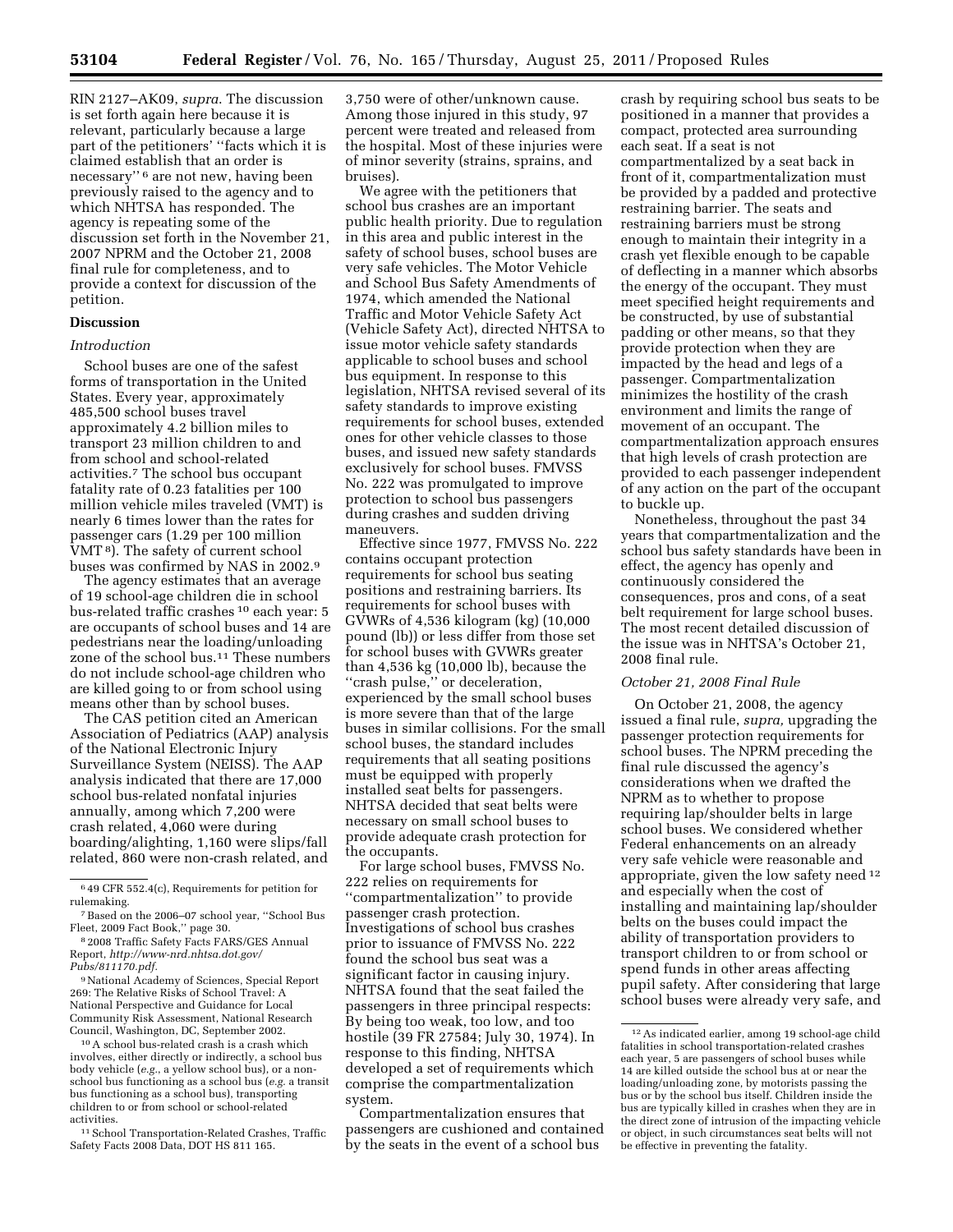after considering the possibility that seat unreasonable risk of death or injury in belts on large school buses could affect school bus service and ridership, NHTSA decided not to propose to require lap/shoulder belts on large school buses.

The agency estimated the benefit that seat belts in large school buses may offer in frontal, side, and rollover crashes. For frontal crashes, we estimated the benefits of seat belts by using the sled test data obtained from NHTSA's 2002 school bus safety study. For estimating the incremental benefits of seat belts in rollover and side crashes, the agency used the effectiveness estimates of 74 percent for rollover crashes and 21 percent for side crashes attributed to seat belts in passenger cars.13 We estimated that lap/shoulder seat belts would save about 2 lives per year and prevent about 1,900 crash injuries, of which 97 percent are of minor/moderate severity (mainly cuts and bruises), assuming every child wore them correctly on every trip.

The agency estimated that the incremental cost of installing lap/ shoulder belts on a new 45-inch school bus seat to be \$467–\$599 and that on a 30-inch seat to be \$375–\$487. The incremental cost of newer seat designs that minimize any loss in seating capacity due to seat belts was estimated to be within these cost ranges. Assuming that an average large school bus has 11 rows of seats with 2 seats per row, we estimated the incremental cost of installing lap/shoulder belts in large school buses to be \$5,485–\$7,346. (This cost does not include added fuel costs to operate the buses, which would increase due to the added weight from the seat belt system and different school bus seats.) The benefits would be achieved at a cost of between \$23 and \$36 million per equivalent life saved. (This estimate of cost per equivalent life saved did not factor in increased fuel costs or the effect of the loss in seating capacity.)

After considering all available information, NHTSA was not able to conclude that there exists an

an accident that justified an FMVSS requirement for seat belts on large school buses.14 Aside from the fact that large school buses were already very safe, real world data showed that fatalities and injuries occurring in school bus loading/unloading zones, and fatalities and injuries associated with other school transportation modes (walking, biking, transporting in private vehicles), are significantly higher than those occurring in the school bus. The agency determined that a Federal requirement for seat belts to address fatalities and injuries on large school buses would not be appropriate since large school buses were very safe and the cost of such a requirement would likely impact the monies available to local jurisdictions to use toward their pupil transportation programs. The greater cost to buy and operate a school bus with seat belts may reduce the number of school buses available for pupil transportation and divert the limited school transportation funds away from important safety programs, such as driver and pupil training on safe loading/unloading practices.

In the October 2008 final rule, the agency affirmed that States and local jurisdictions should continue to have the choice of whether to order seat belts on their large school buses since belts could enhance compartmentalization. We stated our view that States and local school districts are better able to analyze school transportation risks particular to them and identify approaches to best manage and reduce those safety risks.

The agency encouraged local officials to make the decisions most appropriate for their individual needs to most safely transport their students to and from school. (Final rule, 73 FR at 62745.)

#### *The Petition*

The CAS petition requests the agency to mandate a lap/shoulder belt requirement for all seating positions on

all school buses. The petitioners disagree with the agency's discussion in the November 21, 2007 NPRM and October 21, 2008 final rule on this subject (RIN 2127–AK09) and believe that the agency ''ignored'' NTSB recommendation NTSB/SIR–99/04 (1999).15 NTSB/SIR–99/04 recommended, among other things, that NHTSA develop performance standards for school bus occupant protection systems that account for frontal impacts, side impacts, rear impacts, and rollovers (Recommendation H–99–45), and recommended that NHTSA require new school buses to have an occupant crash protection system that meets the new performance standards and retains passengers within the seating compartment throughout the accident sequence of all accident scenarios (H– 99–46). The petitioners state that NTSB classified NHTSA's response to H–99– 46 as ''Closed—Unacceptable Action."<sup>16</sup>

The petitioners provided an overview of the development of seat belts in motor vehicles, starting in the 1950s, and expressed dissatisfaction with FMVSS No. 222 due to the standard's specifying, since 1977, requirements for compartmentalization for large school buses and not for seat belts. They base many of their arguments for a seat belt requirement on what they believe to be limitations of compartmentalization, views that were previously expressed, most recently in response to the 2007 NPRM of RIN 2127–AK09, by proponents of the opinion that NHTSA should require seat belts on large school buses.

The petitioners cite an NTSB Highway Accident Brief 17 regarding a May 28, 2008, school bus rollover accident near Milton, Florida, in which all the passengers were wearing lap belts and only one sustained a serious injury (according to the NTSB, the injury was possibly due to a loosely worn belt.) The NTSB determined that injury severity in the Milton, Florida crash ''was mitigated by the use of lap belts.'' The petitioners state that NTSB referred to a similar rollover crash in

<sup>16</sup> With regard to H–99–45, the NTSB explains in the Highway Accident Brief NTSB/HAB–9/03, footnote 4 that ''[t]he Board's vote on the status of Safety Recommendation H–99–45 was split, with two members voting 'Closed—Acceptable Alternative Action' and two members voting 'Closed—Unacceptable Action.' As a result of the split vote, Safety Recommendation H–99–45 remained 'Open-Acceptable Response.'

<sup>17</sup> National Transportation Safety Board, Highway Accident Brief, School Bus Loss of Control and Rollover, Interstate 10, Near Milton, Florida, May 28, 2008, NTSB/HAB–09/03.

 $^{\rm 13}$  The benefits analysis is explained in the Final Regulatory Evaluation (FRE), Final Rule to Upgrade School Bus Passenger Crash Protection in FMVSS Nos. 207, 208, 210, and 222, Docket No. NHTSA– 2008–0163–0002, *[http://www.regulations.gov.](http://www.regulations.gov)* We used the passenger car effectiveness estimates because real-world data on the effectiveness of seat belts on buses is not available. Data are available on the effectiveness of seat belts on passenger cars and light trucks. We used the passenger car effectiveness estimates to calculate the effectiveness of seat belts in school bus side impact and rollover events because the passenger car effectiveness is closer to what we expect for school buses. The light truck effectiveness estimates are highly influenced by ejections, which are not common in large school buses.

<sup>14</sup>Under the Vehicle Safety Act, NHTSA is authorized to prescribe motor vehicle safety standards that are practicable, that meet the need for motor vehicle safety, and that are stated in objective terms. Under the Safety Act, ''motor vehicle safety'' means the performance of a motor vehicle or motor vehicle equipment in a way that protects the public against unreasonable risk of accidents occurring because of the design, construction, or performance of a motor vehicle, and against unreasonable risk of death or injury in an accident. \* \* \*'' 49 U.S.C. 30102(a)(8). After considering all available information, we could not conclude that a requirement for seat belts on large school buses would protect against an unreasonable risk of accident or an unreasonable risk of death or injury in an accident. 73 FR at 62745. Based on available information, we concluded that a sciencebased, data-driven determination that there should be a Federal requirement for seat belts could not be supported.

<sup>&</sup>lt;sup>15</sup> National Transportation Safety Board, Highway Special Investigation Report, Bus Crashworthiness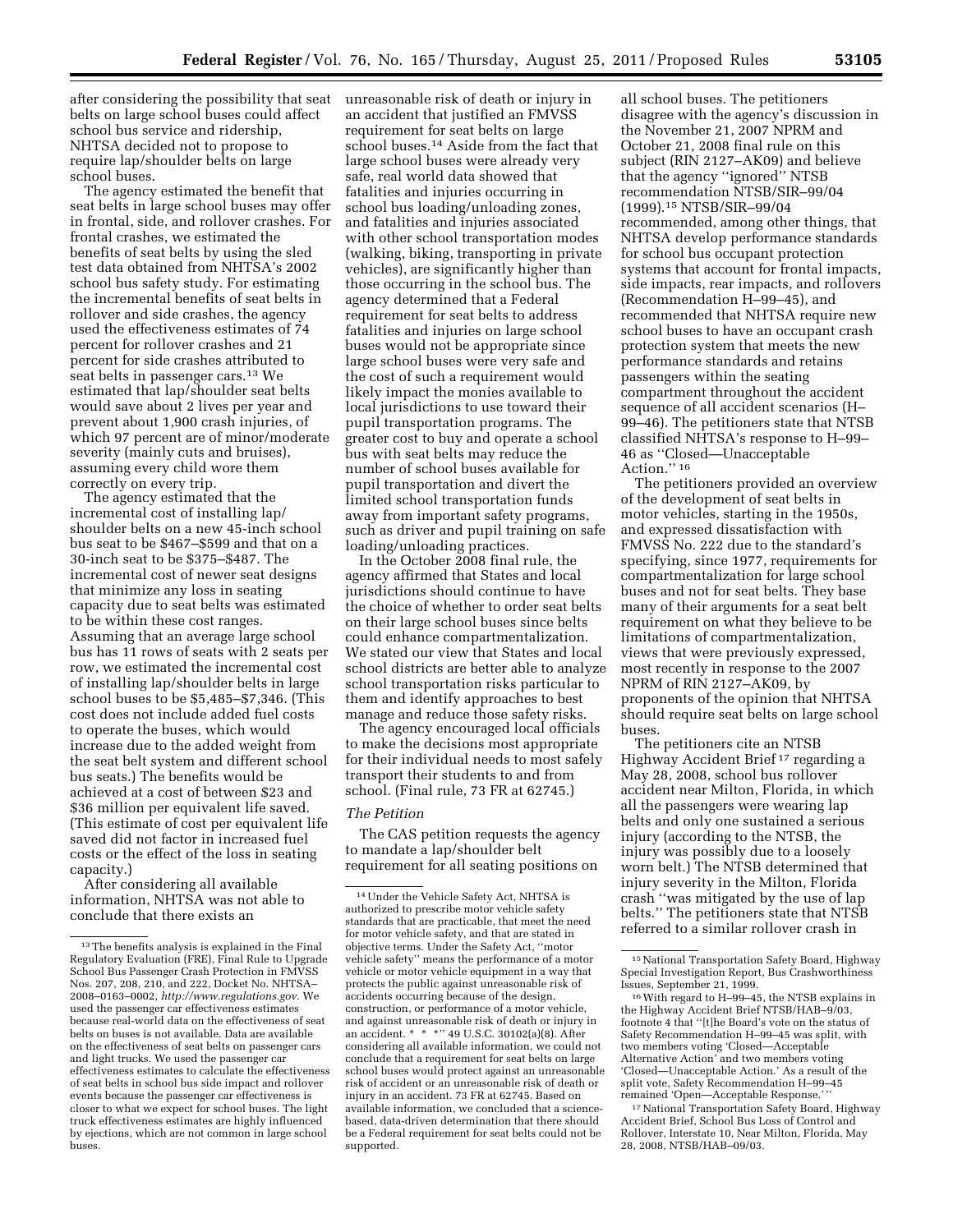Flagstaff, Arizona, on August 14, 1996. In the Arizona crash, the large school bus did not have passenger seat belts, and the accident resulted in multiple ejections and one passenger sustaining lifetime crippling injuries.<sup>18</sup>

The petitioners also believe that NHTSA should require seat belts on large school buses because there has been a ''thirty-year history of failure by school districts and states to voluntarily install belts on large school buses.'' The petition refers to a January 9, 2010 fatal crash in Hartford, Connecticut, involving a school bus carrying 16 students and 2 adult passengers, which did not have seat belts.19 The petition states that following the crash, there was a State move to require seat belts on school buses, but it was unsuccessful. ''History has demonstrated that \* \* \* voluntary implementations by school authorities are extremely rare unless the vehicle construction improvement is required by law or regulatory standard at time of manufacture.''

#### *NHTSA Response to Petition*

NHTSA has considered the question of whether seat belts should be required on large school buses from the inception of compartmentalization and the school bus safety standards and has reassessed its decisions repeatedly. Each time, after analyzing the implications of a seat belt requirement and all available information, we have concluded that a seat belt requirement for large school buses has not been shown to be warranted.

We have discussed our position regarding the need for seat belts on large school buses at length in the 2007 NPRM and 2008 final rule documents of RIN 2127–AK09. To the extent the petitioners' assertions are repetitive of previously discussed points-of-view, our positions on the issues are set forth at length in the November 21, 2007 and October 21, 2008 preambles, and are summarized above. For plain language purposes and to avoid redundancy when possible, we do not repeat the detailed discussion here; interested persons can review those documents for the agency's full response to the issues. In Appendix A of today's document, we address a few miscellaneous issues the petitioners raised, in a question-andanswer format.

We carefully considered NTSB's recommendation H–99–46 when we developed the 2007 NPRM and 2008 final rule documents. We recognized in the RIN 2127–AK09 rulemaking that seat belts in large school buses may have some effect on reducing the risk of harm in frontal, side and rollover crashes, since seat belts can help restrain occupants within the seat and prevent their ejection and impact with interior surfaces. We estimated that in frontal, side and rollover crashes, lap/ shoulder belts would save 2 lives annually.20

After considering all views, including H–99–46, we could not agree with those asking us to propose to require seat belts on large school buses. We assessed the safety need for seat belts. Since school buses are already very safe and are the safest mode of school transportation, a seat belt mandate would result in very few benefits.

We also weighed that safety need against possible negative consequences of requiring seat belts on large school buses. The greater cost to purchase and operate a large school bus with seat belts may reduce the number of school buses available for pupil transportation, and/or divert limited school transportation funds away from other necessary safety programs, such as driver and pupil training on safe loading/unloading practices. We determined that it would be inappropriate for NHTSA to require seat belts given the low safety need for the belts, when such a decision has a direct bearing on the ability of the local decision-makers to allocate and spend limited pupil transportation resources on other school transportation safety needs that are likely to garner greater benefits, perhaps at lower cost.

It bears repeating that the agency has been acutely aware that a decision on requiring seat belts in large school buses cannot ignore the implications of such a requirement on pupil transportation costs. The agency has been attentive to the fact that, as a result of requiring belts on large school buses, school bus purchasers would have to buy and operate belt-equipped vehicles regardless of whether seat belts would

be appropriate for their needs. NHTSA has concluded that those costs should not be imposed on all purchasers of school buses when large school buses are currently very safe. In the area of school transportation especially, where a number of needs are competing for limited funds, we did not believe there was reason to limit the policymaking discretion of the States and local governments in deciding school transportation issues.

As presented later in this document, our analysis shows that a National lap/ shoulder belt requirement for large school buses could result in an increase of 10 to 19 student fatalities annually in the U.S. A State or local jurisdiction, that is able to, could adjust its budget in the face of a seat belt mandate to avoid impacting its pupil transportation safety program in a manner that might result in this net increase in student fatalities. However, each State or local jurisdiction will differ in its ability to adjust to the cost impacts of a belt mandate. Moreover, even if a State or local jurisdiction were able to adjust its budget, the soundness of a public policy that imposes this burden on State or local jurisdictions is debatable when the incremental benefit from seat belts on large school buses is so low. We believe that the decision to reallocate local resources to account for a seat belt mandate should be a matter left to the policymaking discretion of the State or local authorities.

It is true that seat belts have been proven beneficial in rollover crashes. However, real world data show that school bus passenger fatalities and injuries in rollover events are rare. The CAS petition cites two school bus accidents in support of its position that there is a safety need for seat belts on large school buses. We cannot agree that citing to these rare instances of fatal rollover crashes forms the basis for a finding of a problem of national significance that warrants trumping local policymaking on this matter.

Under the Vehicle Safety Act, the Federal motor vehicle safety standards we issue must ''meet the need for motor vehicle safety.'' ''Motor vehicle safety'' means the performance of a motor vehicle or motor vehicle equipment in a way that protects the public against unreasonable risk of accidents occurring because of the design, construction, or performance of a motor vehicle, and against unreasonable risk of death or injury in an accident \* \* \* \* 29 U.S.C. 30102(a)(8). In large school buses, fatal rollover crashes are rare (approximately 1 crash per year, resulting in 2 fatalities annually), as are fatal side impact crashes in which seat belts would have

<sup>18</sup>The NTSB/HAB–09/03 calls the Florida and Arizona accidents ''comparable.'' The NTSB document does not have a statement about the possible effect of belts in the Arizona accident.

<sup>19</sup>According to the petitioners, the school bus ''crashed through a roadside guardrail, plummeted down a 20-foot drop-off, and ended in the ravine below. One child was killed, and fifteen were injured.'

<sup>20</sup>This number is low because in side crashes, children are typically killed when they are in the direct zone of intrusion of the impacting vehicle or object. Seat belts would be unlikely to be effective in preventing the side crash fatality. NHTSA is conducting research to determine how the passenger compartment can be made more protective to mitigate injurious impacts with interior surfaces. In rollover crashes, seat belts are effective in mitigating occupant ejections, but real world data show that school bus passenger fatalities and injuries in rollover events are rare (8 serious injuries and 2 fatalities annually).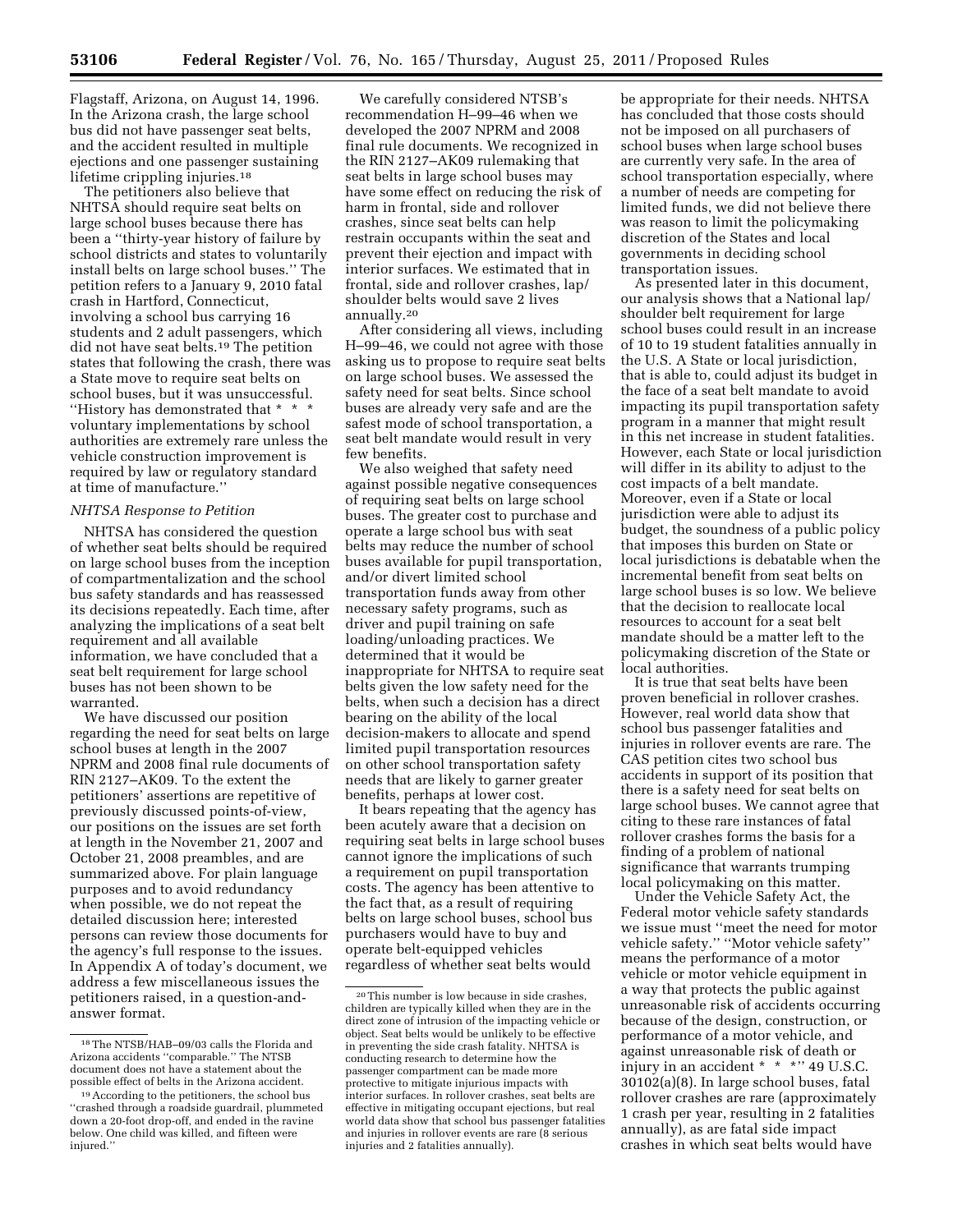prevented death or serious injury. Fatal non-rollover frontal crashes in large school buses are uncommon (less than 1 crash per year). Large school buses are already very safe vehicles. More important, as explained below, requiring seat belts on large school buses is likely to have the effect of increasing fatalities related to school transportation. After considering all available information, we cannot conclude there is an unreasonable risk of death or injury in an accident that warrants a Federal requirement for seat belts on large school buses.

# *The Role of States and Local School Districts*

The petitioners state a Federal requirement for seat belts on large school buses is needed because there has been a ''thirty-year history of failure by school districts and states to voluntarily install belts on large school buses.''

We strongly disagree with characterizing a State's decision not to order seat belts on large school buses as a ''failure.'' We believe that it is most appropriate if the decision to order seat belts on large school buses were left to the States and local jurisdictions rather than to NHTSA. 73 FR at 62750. States and local school districts are better able to recognize and analyze school transportation risks particular to their areas and identify approaches to best manage and reduce those safety risks. Local officials are in the best position to decide whether to purchase seat belts, since the officials must weigh a multitude of unique considerations bearing on purchasing decisions, especially when faced with budgetary constraints. Contrary to the petitioners' view, we believe that if, after weighing all the considerations, a purchaser decides not to purchase the belts, then the purchaser is determining what is best for its needs. 73 FR at 62752.

An example of a State's undertaking a comprehensive assessment of whether to purchase belts for large school buses is illustrated by the State of Alabama. Its study is summarized below.

# *Alabama Study Group on School Bus Seat Belts*

On September 30, 2010, at the direction of Alabama Governor Bob Riley, Alabama issued a comprehensive study evaluating the need for seat belts in its school buses.21 Governor Riley

had formed a Study Group on School Bus Seat Belts in the wake of a tragic school bus crash in Huntsville 22 that took the lives of four students in November 2006. The Study Group's report, ''Cost-Effectiveness of Lap/ Shoulder Seat Belts on Large Alabama School Buses,'' was issued as part of an Alabama School Bus Seat Belt Pilot Project. The project was conducted for the Alabama State Department of Education and the Governor's Study Group on School Bus Seat Belts by the University Transportation Center for Alabama, at the University of Alabama in Huntsville.

The goal of the project was to explore the implementation of lap/shoulder belts on newly-purchased large school buses in Alabama. The study included determining the rate of seat belt use, the effects on bus discipline, the attitudes of other stakeholders, the loss of capacity attributable to seat belts, and cost effectiveness of requiring lap/shoulder seat belts. The study also considered flexible seating systems in its analysis.23

The study found that school buses in Alabama travelled 83 million miles in 2009–2010 and on an average had 560 traffic crashes annually. The authors noted that school bus crashes per mile travelled is significantly lower than that of other vehicles in the State. In addition, since 1976, there were only five pupil fatalities inside of Alabama school buses.

As part of the pilot project, 12 school buses in the state were equipped with lap/shoulder belts. Researchers observed over 125,000 pupils inside the school buses, and determined that the average seat belt use in Alabama school buses was approximately 61.5 percent. Seat belt use was found to be quite variable in different buses, ranging from 4.8 to 94.5 percent. The study noted a 5 to 18 percent reduction in seating capacity of school buses with seat belts.

The study reported that the estimated net benefit of implementing seat belts on Alabama school buses was  $- $104$ million to  $- $125$  million. The net benefit is negative because the cost of the seat belts exceeds the benefit.

The authors of the study recommended using more cost-effective safety measures, other than implementing seat belts across Alabama's large school bus fleet. Most

school bus pupil fatalities in Alabama occur outside the buses, in or near loading/unloading zones. The authors concluded that if funding is to be spent on school bus safety, more lives could be saved by investing in enhanced safety measures in loading/unloading zones.

NHTSA believes that the Alabama study reinforces the view that a Federal mandate requiring seat belts on large school buses would be an overreaching venture for the agency. States such as Alabama have decided that more lives would be saved in the State if its resources were spent on safety measures other than the installation of seat belts. Given the limited safety need at issue, we are not convinced there is merit for NHTSA to override a State's conclusions.

The petitioners were unsatisfied that only six States have laws requiring seat belts on large school buses. We do not view this low number as an indicator that the States have ''failed.'' Instead, we see it as a reflection of a stance taken by the States that their efforts and monies are better spent trying to keep children safe other than by the installation of seat belts on vehicles that are already very safe. For States such as Alabama, it is a decision taken after a thorough consideration of the issue.

## *NHTSA Analysis on the Changes in School Transportation Fatalities Due to a Seat Belt Requirement on Large School Buses*

NHTSA conducted an analysis of accident data to estimate, in a manner not previously explored, how a National lap/shoulder belt requirement for large school buses might affect the current pupil transportation arena as it is today. The analysis illustrates that a National lap/shoulder belt requirement could result in more children's lives lost than saved.

The 2002 NAS study described earlier in this document indicated that the safest means for students to get to school <sup>24</sup> is by a school bus. Among school-aged children killed annually in motor vehicle crashes during normal school travel hours, only 0.5 percent were passengers on school buses and 1.5 percent were pedestrians involved in school bus-related crashes. Seventy-five percent of the annual fatalities were to occupants in passenger vehicles and 24 percent were to those walking or riding a bicycle.

Yet, there are many ways to get to school. If a school bus is not used to transport a child to school, other means

<sup>21</sup>Turner, D., Anderson, K., Tedla, E., Lindly, J., Brown, D., ''Cost-Effectiveness of Lap/Shoulder Seat Belts on Large Alabama School Buses, September 30, 2010. *[https://docs.alsde.edu/](https://docs.alsde.edu/documents/120/Pilot_Project_Cost_Effectiveness.pdf) [documents/120/](https://docs.alsde.edu/documents/120/Pilot_Project_Cost_Effectiveness.pdf)* 

*Pilot*\_*Project*\_*Cost*\_*[Effectiveness.pdf](https://docs.alsde.edu/documents/120/Pilot_Project_Cost_Effectiveness.pdf)*.

<sup>22</sup>National Transportation Safety Board, NTSB/ HAB–09/02, Highway Accident Brief: School Bus Bridge Override Following Collision With Passenger Vehicle, Huntsville, Alabama, November 20, 2006, adopted November 2009.

<sup>23</sup>These newly-developed seating systems have lap/shoulder belts and are reconfigurable to accommodate either three smaller students or two larger students.

<sup>24</sup>By ''school,'' we mean to or from school or related events. See 49 CFR 571.3, ''school bus.''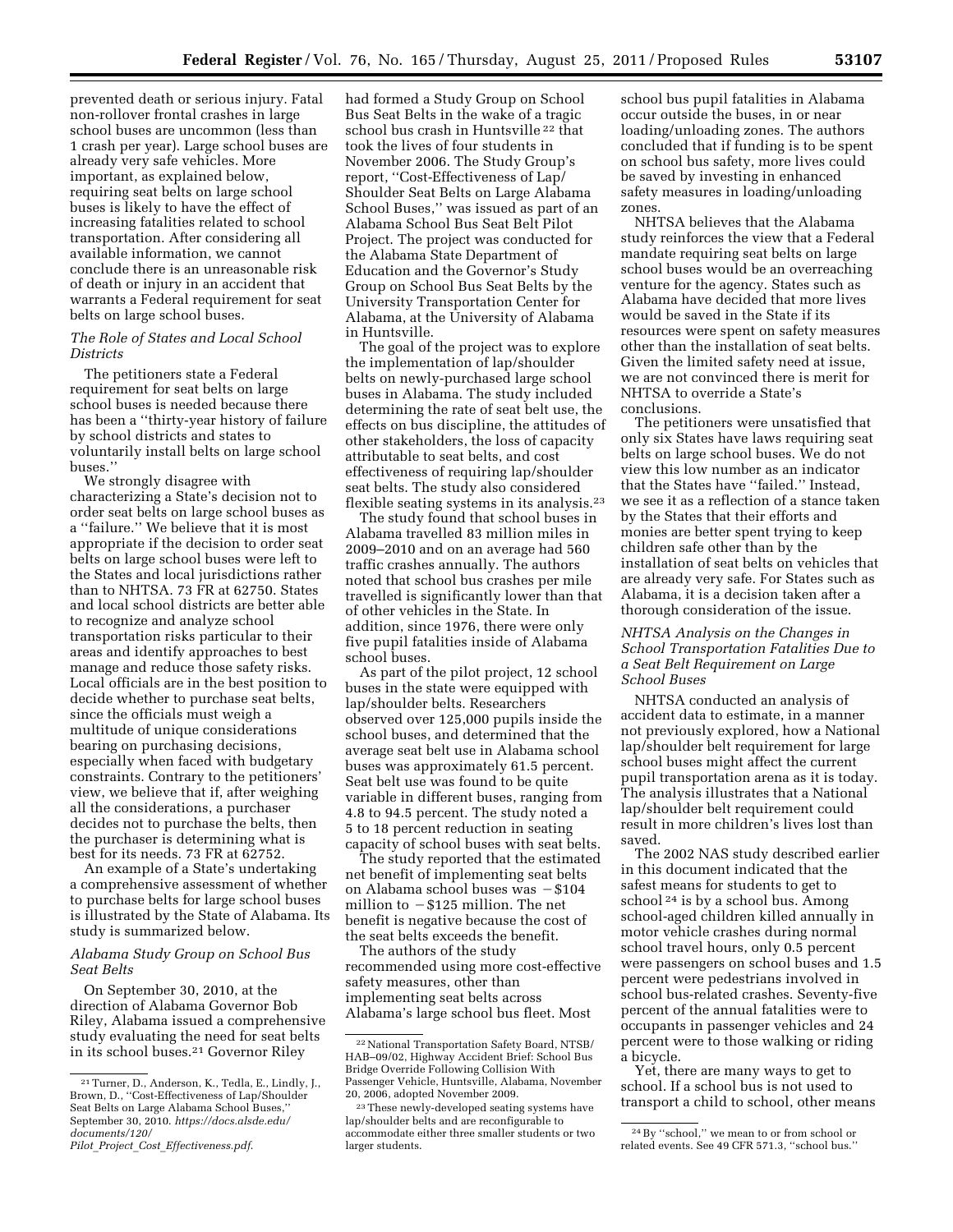will be used to get to school. Those other means of getting to school are associated with higher safety risks.

In previous documents, NHTSA has expressed concern that, when making regulatory decisions on possible enhancements to school bus safety, the agency must bear in mind how improvements in one area might have an adverse effect on programs in other areas. The net effect on safety could be negative if the costs of purchasing and maintaining the seat belts and ensuring their correct use results in nonimplementation or reduced efficacy of other pupil transportation programs that affect child safety. For example, if school bus service were reduced because of the costs to purchase and operate large seat belt-equipped school buses, more children would have to get

to school using alternative, less safe ways to get to school.

NHTSA has analyzed accident data to estimate possible consequences on overall school transportation fatalities and injuries if a Federal requirement for seat belts on large school buses were adopted.25 NHTSA used data from the School Bus Fleet, 2010 Fact Book, the 2009 National Household Travel Survey,26 and the Fatality Analysis Reporting System (FARS). To analyze the effects of lap/shoulder belts on the demand for school buses, we applied the theory of elasticity of demand. Elasticity is an economic term that measures responsiveness of one economic variable to a change in another economic variable. In this case, we are examining the change in demand for school buses when there is an increase in the cost of a bus.

FARS data files for the period 2000 to 2008 were analyzed to determine the number of school-age children killed in motor vehicle crashes during the time of school transportation to and from school (Monday to Friday between 6 AM to 9 AM and 2 PM to 5 PM) of the school year (September 1 to June 15). As shown in Table 1 below, the analysis showed that among 6,869 fatalities of school-age children (5–18 year olds), 0.5 percent were occupants in school buses, 78.6 percent were in passenger vehicles, 12.1 percent were pedestrians, 4.9 percent were motorcycle riders and occupants of other vehicles, and 3.5 percent were pedalcyclists. Only 3.8 percent of the 6,869 fatalities were in school busrelated crashes 27 among which a majority were passenger vehicle occupants and pedestrians as shown in Table 1.

TABLE 1—SCHOOL-AGE CHILDREN (5–18 YEAR-OLD) KILLED IN MOTOR VEHICLE TRAFFIC CRASHES DURING NORMAL WEEKDAY SCHOOL TRANSPORTATION HOURS (MONDAY–FRIDAY, 6 A.M.–9 A.M. AND 2 P.M.–5 P.M.) OF THE SCHOOL YEAR (SEPTEMBER 1–JUNE 15) CATEGORIZED BY MODE OF TRANSPORTATION AND WHETHER THE CRASH WAS SCHOOL BUS-RELATED. FARS 2000–2008

|                                                                    |           | Not school bus-<br>related |        | School bus-related |        | Total   |  |
|--------------------------------------------------------------------|-----------|----------------------------|--------|--------------------|--------|---------|--|
| School-age children (5-18 year-old)                                |           |                            | Number | Percent            | Number | Percent |  |
|                                                                    | Number    | Percent                    |        |                    |        |         |  |
| Occupant in School Bus Body Type Vehicle or Vehicle Used as School |           |                            |        |                    |        |         |  |
| <u>Bus …………………………………………………………………………………………</u>                      | $*** - 4$ | 0.0                        | 37     | 0.5                | 38     | 0.55    |  |
|                                                                    |           | 0.0                        |        | 0.0                |        | 0.0     |  |
|                                                                    | 5268      | 76.7                       | 131    | 1.9                | 5399   | 78.6    |  |
|                                                                    | 128       | 1.9                        | c      | 0.0                | 131    | 1.9     |  |
|                                                                    | 198       | 2.9                        |        | 0.1                | 203    | 3.0     |  |
|                                                                    | 748       | 10.9                       | 81     | 2. ا               | 829    | 12.1    |  |
|                                                                    | 233       | 3.4                        | ิค     | 0.1                | 239    | 3.5     |  |
|                                                                    | 27        | 0.4                        |        | 0.0                | 28     | 0.4     |  |
| Total                                                              | 6605      | 96.2                       | 264    | 3.8                | 6869   | 100.0   |  |

\*\* A van-based school bus that was not functioning as a school bus at the time of the crash.

Table 2, below, shows the student miles traveled in the different school transportation modes, obtained from the 2009 National Household Travel

Survey. Among 123,266 million miles traveled annually by school-age children to and from school, 69.5 percent was in passenger vehicles, 25.3 percent was in school buses, 2.1 percent was walking and 0.4 percent was riding a bicycle.

TABLE 2—DISTRIBUTION OF STUDENT MILES TRAVELED TO-AND-FROM SCHOOL AND SCHOOL-RELATED ACTIVITIES BY TRANSPORTATION MODE

[Source: National Household Travel Survey—2009]

| Mode of travel | Million miles traveled |           |         |         |  |
|----------------|------------------------|-----------|---------|---------|--|
|                | Morning                | Afternoon | Total   | Percent |  |
|                | 15407.6                | 15793.7   | 31201.3 | 25.3    |  |
|                | 868.8                  | 977.5     | 1846.4  | 1.5     |  |
|                | 39752.7                | 45975.3   | 85728.0 | 69.5    |  |
|                | 904.6                  | 1629.4    | 2534.0  | 2.1     |  |
|                | 137.0                  | 320.2     | 457.2   | 0.4     |  |
|                | 429.5                  | 816.2     | 1245.7  | 1.0     |  |

25 ''Changes in School Bus Travel by Requiring Lap/Shoulder Belts and the Effect on Fatalities, National Highway Traffic Safety Administration, February 2011. A copy has been placed in the docket for today's document.

26 2009 National Household Travel Survey: U.S. Department of Transportation, Federal Highway Administration, February, 2011, *[http://](http://nhts.ornl.gov/download.shtml)  [nhts.ornl.gov/download.shtml.](http://nhts.ornl.gov/download.shtml)* 

27A school bus-related crash is a crash which involves, either directly or indirectly, a school bus body vehicle, or other type of bus functioning as a school bus, transporting children to or from school or school-related activities.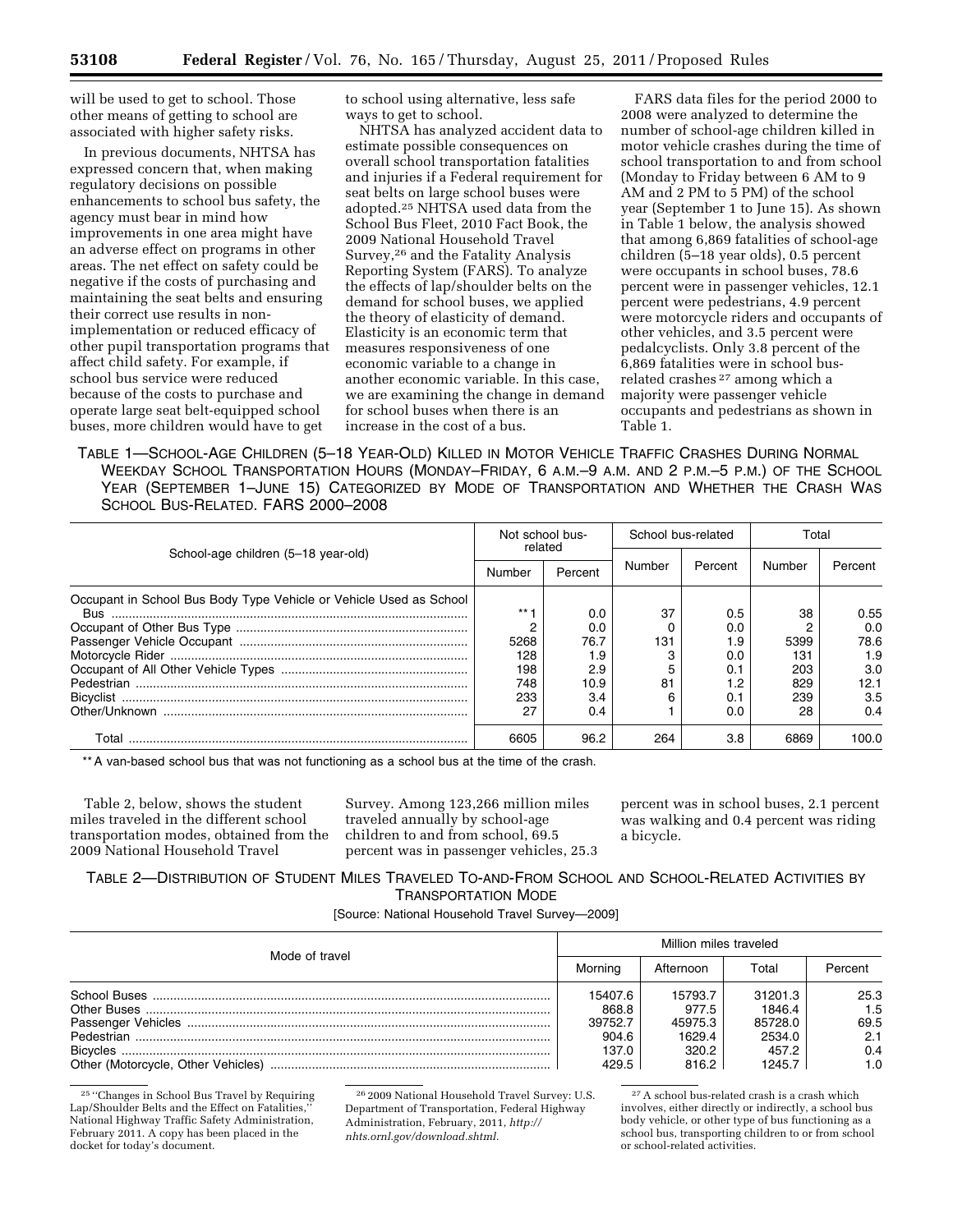# TABLE 2—DISTRIBUTION OF STUDENT MILES TRAVELED TO-AND-FROM SCHOOL AND SCHOOL-RELATED ACTIVITIES BY TRANSPORTATION MODE—Continued

[Source: National Household Travel Survey—2009]

|                | Million miles traveled                                  |         |          |     |  |
|----------------|---------------------------------------------------------|---------|----------|-----|--|
| Mode of travel | Morning<br>Afternoon<br>Total<br>236.0<br>254.1<br>18.1 | Percent |          |     |  |
| Unknown        |                                                         |         |          | 0.2 |  |
| Total          | 57736.2                                                 | 65530.3 | 123266.5 |     |  |

In order to determine the number of fatalities per 100 million miles traveled by school-age children to and from school and school-related activities, the fatality data for the years 2000–2008 (Table 1) were used along with the estimates of student miles traveled to

and from school in 2009 28 shown in Table 2. An estimate of annual fatalities for each school transportation mode was determined by dividing the number of fatalities in 2000–2008 (from Table 1) by 9. The school-age child fatalities per 100 million miles traveled to and from

school was determined by dividing the average annual fatalities for each transportation mode by the corresponding total miles traveled in that mode (Table 2). This analysis is shown in Table 3.

TABLE 3—NUMBER OF SCHOOL-AGE CHILD FATALITIES PER 100 MILLION MILES TRAVELED BY STUDENTS TO AND FROM SCHOOL AND SCHOOL-RELATED ACTIVITIES

| Mode of travel | Number of<br>fatalities<br>2000-2008 | Annual<br>fatalities | Miles<br>traveled in<br>2009<br>(million)<br>miles) | Fatalities<br>per 100<br>million miles |
|----------------|--------------------------------------|----------------------|-----------------------------------------------------|----------------------------------------|
|                | * 37                                 | 4.1                  | 31201.3                                             | 0.01                                   |
|                | $*$ $\Omega$                         | 0.3                  | 1846.4                                              | 0.02                                   |
|                | 5399                                 | 599.9                | 85728.0                                             | 0.70                                   |
|                | 829                                  | 92.1                 | 2534.0                                              | 3.64                                   |
|                | 239                                  | 26.6                 | 457.2                                               | 5.81                                   |
|                | 334                                  | 37.1                 | 1245.7                                              | 2.98                                   |
| Unknown        | 28                                   | З.                   | 254.1                                               | 1.22                                   |

\* The van-based school bus in Table 1 that was not functioning as a school bus at the time of the crash was put in the category ''other buses'' in Table 3.

In order to evaluate the change in fatality due to a Federal requirement for seat belts on all school buses, the agency examined different types of bus seats with seat belts, their costs, and any changes in seating capacity in the bus by replacing existing seats with seats with seat belts. In the October 2008 final rule, the agency estimated that the cost of a large school bus (66–72 passengers) without seat belts is \$75,000 and the incremental cost of adding seat belts on large school buses is \$5,485 to \$7,345 per bus. Some State officials have suggested that seats with seat belts cost closer to \$10,296.29 The agency estimated that these seats with seat belts could result in a loss in bus capacity by as much as 17 percent, depending on the mix of students riding in the buses.

In recent years, flexible school bus seat designs (flex-seats) have emerged in the marketplace where lap/shoulder

belts on these bench seats can be adjusted to provide two lap/shoulder belts for two average-size high school students or three lap/shoulder belts for three elementary school students. These flex-seats with seat belts offer the potential for maintaining the original bus capacity. We do not have cost estimates for flex-seats but expect it to be in the range of the high cost estimate (\$10,296). To estimate the maximum benefit for lap/shoulder belts, we only considered the flex-seat designs which can potentially limit any loss in bus capacity. Therefore, the percentage increase in cost of a large school bus with lap/shoulder belts without any resulting loss in capacity is 13.7 percent  $( = $10,296/ $75,000).$ 

For determining the effect on demand for school buses due to an increase in cost 30 of a new bus, we estimated a Price Elasticity of Demand (PED) value

for school buses. PED is a measure of the responsiveness of the quantity demanded of a good or service to the change in its price and is calculated as the percent change in the quantity demanded divided by the percent change in price.31 In this case, we are assessing the percentage change in the number of new school buses purchased by school districts, for a percentage change in the price of new school buses due to a requirement for lap/shoulder belts.

In economic terms, the overriding factor in determining the PED is the willingness and ability of consumers after a price change to postpone consumption decisions concerning the good and to search for substitutes. A number of factors can thus affect the PED of a good or service including:

1. *The availability of substitute goods and services:* The more easily available

<sup>28</sup>The distribution of student travel modes has not changed by much since the 2002 National

<sup>&</sup>lt;sup>29</sup> Presentation by Charlie Hood, Director of Student Transportation in the Florida Department of Eductation at the July 11, 2007 Public Meeting

on the issue of seat belts in large school buses, Docket No. NHTSA–2007–28103–0016, *[http://](http://www.regulations.gov) [www.regulations.gov.](http://www.regulations.gov)* 

<sup>30</sup>This cost does not include operating and maintenance costs (such as additional fuel cost due

to increase in weight of the bus and additional cost to maintain seat belts).

 $31$  PED = (percentage change in quantity demanded) / (percentage change in price).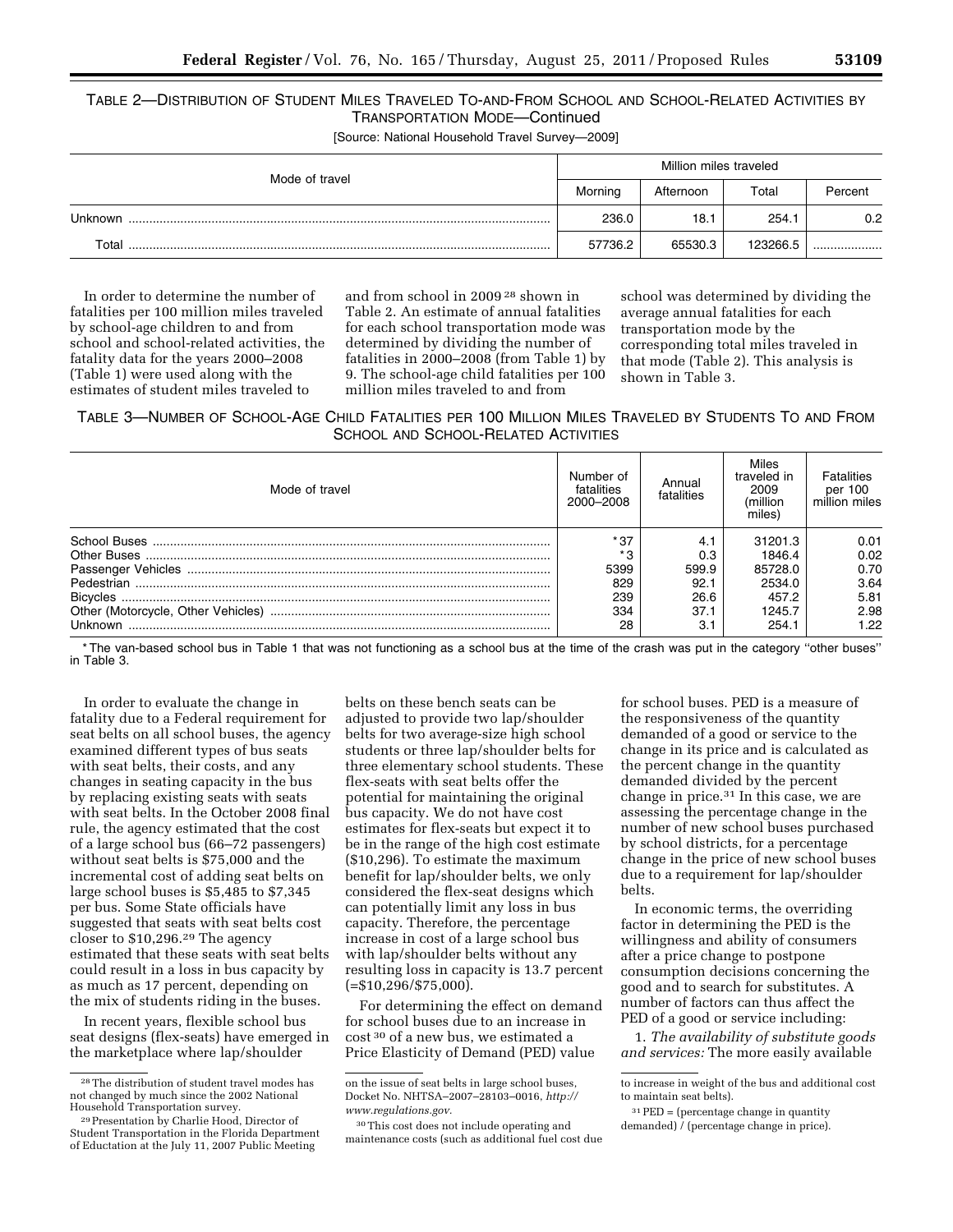the substitute goods and services, the higher the PED is likely to be.

2. *Percentage of Income:* The higher the percentage of the consumer's income that the good or service represents, the higher the PED tends to be.

3. *Necessity:* The more necessary the good or service is, the lower the PED for the good or service.

4. *Duration of price change:* The longer the price change holds, the higher the PED is likely to be since there is more time available to find substitutes.

5. *Who pays:* When the purchaser does not directly pay for the good, the PED is likely to be lower.

Various research methods are used to calculate PEDs in real life, including analysis of historic sales data and surveys of customer preferences. To determine the PED for school bus transportation, the agency examined PEDs associated with public transportation.32 The bus transit fare PED values, published by the American Public Transportation Association (APTA) and widely used for transit planning and modeling in North America, suggest PED values in the range of 0.36 to 0.43. This APTA estimate was based on a study of the short-term (less than two years) effects of fare changes in 52 U.S. transit systems during the late 1980s. Based on extensive research, Transportation Research Laboratory (TRL) 33 calculated that bus fare PED values average around 0.4 in the short-run, 0.56 in the medium run, and 1.0 over the long run, while metro rail fare elasticities are 0.3 in the short run and 0.6 in the long run.

We believe that the PED estimates for school bus transportation are likely to be similar to that for transit systems since the alternative services are similar (use of personal car, walking, or biking). Since a mandate for seat belts on school buses would not be a temporary cost increase and would be applicable to all new buses sold after the compliance date of such a rule, we are only considering PED in the long run. The cost of school bus transportation is an indirect cost to the consumer; therefore, we expect the PED for school buses to be a little lower than the estimates of PED in the long run for transit buses and metro rail. We do not expect the PED value for school bus transportation to be equal to 1.0 34 because we expect that school districts will find creative ways to maximize school transportation service in spite of the added cost of new school buses.35 Therefore, based on the available PED values for transit systems, we estimate PED values for school bus transportation to range between 0.35 and 0.6.

When school district officials are faced with installing lap/shoulder belts in school buses, they will purchase the number of buses according to their budget. If their budget is limited, using PED values from 0.35 to 0.6 for school

buses, a 13.7 percent increase in the price of a school bus would result in a 4.795 (13.7 × 0.35) percent to 8.22 (13.7  $\times$  0.6) percent decrease in quantity demanded. We have assumed that the percentage decrease in the demand for school buses results in a similar decrease in school bus ridership (in this case, decrease in student miles traveled in school buses). The decrease in school bus ridership would result in students taking other modes of transportation to and from school. We assume that the students who no longer can take the school bus would adopt a mode of travel roughly in the same proportion as that being used currently by those who do not use the school bus.

Thus, we distributed the decrease in student miles traveled by school buses among the other modes of travel in accordance with the proportion of vehicle miles traveled in non-school bus travel modes presented in Table 2, above. Based on the redistributed student miles traveled, we estimated the number of fatalities associated with the different transportation modes, using the fatalities per 100 million vehicle miles traveled for the different transportation modes in Table 3, above. Table 4 presents the redistribution of vehicle miles traveled and the resulting number of fatalities for an 8.22 percent reduction in vehicle miles traveled in school buses (corresponding to a PED of 0.6).

TABLE 4—STUDENT MILES TRAVELED AND ANNUAL FATALITIES FOR BASELINE CONDITION (NO SEAT BELTS ON SCHOOL BUSES) AND REDISTRIBUTED VEHICLE MILES TRAVELED AND ASSOCIATED ANNUAL FATALITIES FOR A REDUCTION IN SCHOOL BUS MILES TRAVELED BY 8.22 PERCENT CORRESPONDING TO A PED = 0.6

| Mode of travel | Miles traveled (millions) |                            | Annual fatalities  |                            |  |
|----------------|---------------------------|----------------------------|--------------------|----------------------------|--|
|                | Baseline (table 3)        | Redistributed <sup>1</sup> | Baseline (table 3) | Redistributed <sup>2</sup> |  |
|                | 31201.3                   | 28636.6                    | 4.1                | 3.8                        |  |
|                | 1846.4                    | 1897.8                     | 0.3                | 0.3                        |  |
|                | 85728.0                   | 88116.2                    | 599.9              | 616.6                      |  |
|                | 2534.0                    | 2604.6                     | 92.1               | 94.7                       |  |
|                | 457.2                     | 469.9                      | 26.6               | 27.3                       |  |
|                | 1245.7                    | 1280.4                     | 37.1               | 38.1                       |  |
| Unknown        | 254.1                     | 261.1                      | 3.1                | 3.2                        |  |
| Total          | 123266.5                  | 123266.5                   | 763.2              | 784.0                      |  |

1School bus miles traveled were reduced by 8.22 percent of the baseline and these miles were redistributed according to the proportion of vehicle miles traveled in non-school bus transportation modes in Table 2. This column represents the student miles traveled to and from school in<br>the various transportation modes when all school buses have seat belts.

<sup>2</sup>The redistributed annual fatalities were computed by multiplying the fatalities per 100 million miles (last column in Table 3) with the redistributed miles traveled in this table. This column represents the number of fatalities due to a reduction of school bus service by 8.22 percent.

Laboratory, Report TRL 593 (*<http://www.trl.co.uk>*); at *[http://www.demandforpublictransport.co.uk.](http://www.demandforpublictransport.co.uk)*  This 240-page document is a detailed analysis of factors that affect transit demand, including demographic and geographic factors, price, service quality and the price of other modes.

34PED = 1.0 implies that the percentage decrease in the number of school buses bought by a school

district is equal to the percentage increase in the cost of a new school bus.

<sup>32</sup>Transportation Elasticities—How Prices and other Factors Effect Travel Behavior, Transportation Demand Management (TDM) Strategies Encyclopedia, Victoria Transport Policy Institute, *[http://www.vtpi.org/tdm/](http://www.vtpi.org/tdm/tdm11.htm#_Toc161022586)* 

*tdm11.htm#*\_*[Toc161022586](http://www.vtpi.org/tdm/tdm11.htm#_Toc161022586)*.

<sup>33</sup>TRL (2004), *The Demand for Public Transit: A Practical Guide*, Transportation Research

<sup>35</sup>One such option would be reducing operations to a 4-day school week which is currently under consideration in 13 percent of the school districts nationwide. NAPT School Bus Fleet Magazine, June 2010.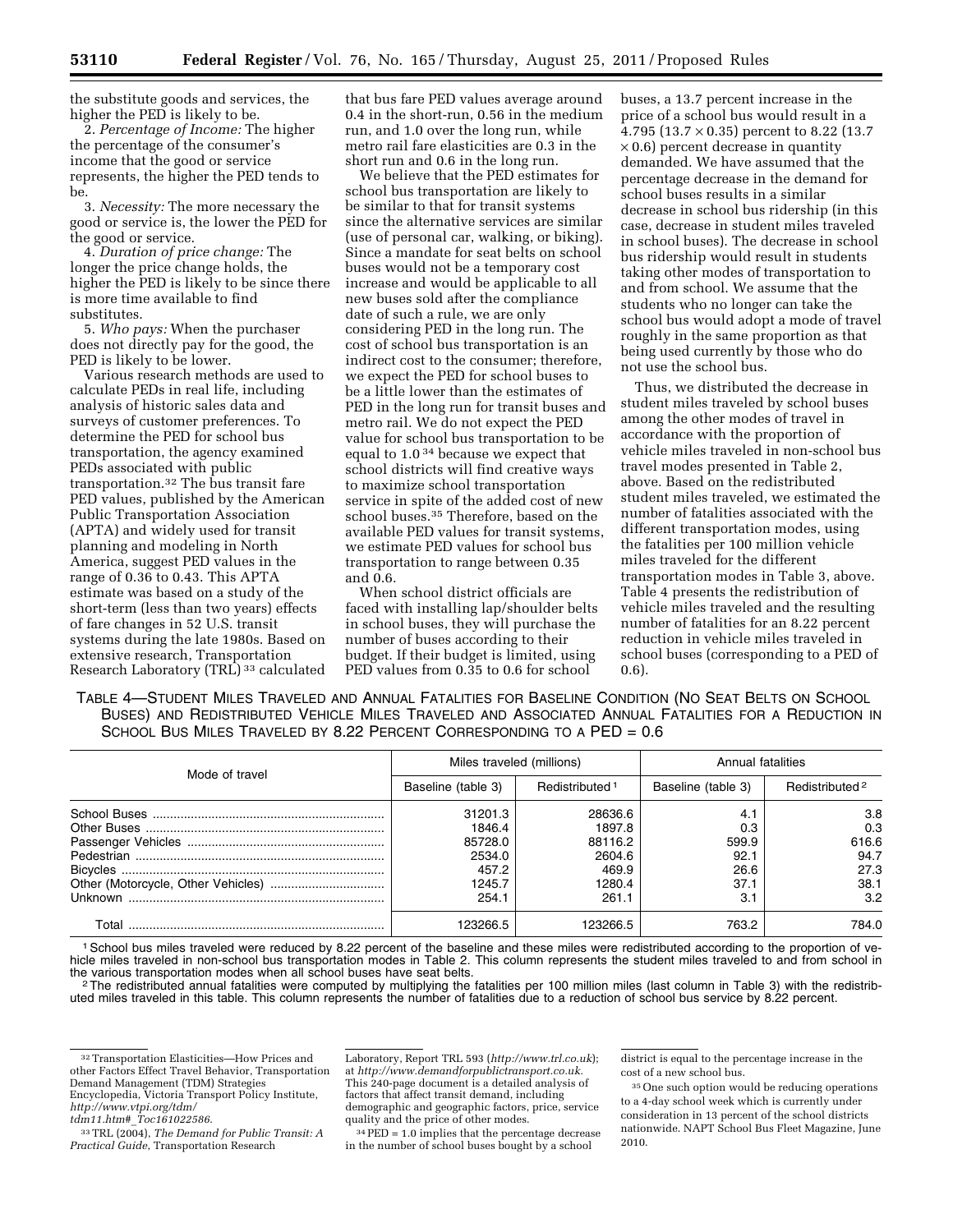In the October 21, 2008 final rule, the agency estimated that seat belts on school buses would prevent 2 fatalities annually. Therefore, the annual redistributed school bus fatalities in Table 4 are reduced by 2 due to seat belts (*i.e.*,  $3.8 - 2 = 1.8$ ). Similarly, the total number of school transportation fatalities when all school buses are required to have seat belts is 782 (*i.e.*,  $784 - 2 = 782$ . This total number is 18.8 fatalities more than the baseline when seat belts are not required on school buses. Therefore, for a PED = 0.6 for school buses, the requirement for seat belts on school buses would result in 18.8 more school transportationrelated fatalities per year even though seat belts are expected to save 2 lives annually. Using a PED = 0.35 (the lower estimate of the PED range), the number of redistributed fatalities is 775.4. After subtracting the estimated 2 lives saved by seat belts on school buses, the increase in school transportation fatalities when all school buses are required to have seat belts is 10.2 compared to the baseline.

This analysis suggests that there could be an overall increase of 10.2–18.8 school transportation fatalities if seat belts are required on all school buses. The cost estimates used in this analysis assume that there is no loss in capacity. Since school buses are the safest form of school transportation, any reduction in capacity per bus will result in more school transportation fatalities than when there is no loss in capacity. The cost estimates in our analysis also do not account for added fuel costs that would incur due to more fuel being used to operate heavier school buses equipped with seat belt systems.

#### *Conclusion*

After carefully considering all aspects of the petition, the agency has decided to deny it. In the 2007 NPRM and 2008 final rule documents, we considered but did not agree with NTSB's recommendation H–99–46 to the extent that the recommendation asked NHTSA to require lap/shoulder belts on large school buses. The petitioners have not presented information to suggest that the agency's decision not to require lap/ shoulder belts on large school buses was incorrect.

The agency's latest analysis indicates that a requirement for lap/shoulder belts on all school buses may result in an additional 10 to 19 school transportation fatalities than currently where there is no such Federal requirement. A State or local jurisdiction, that is able to, could adjust its budget to avoid impacting its pupil transportation safety program in a

manner that might result in this net increase in student fatalities in the face of a seat belt mandate. However, we believe that the decision to reallocate local resources to account for seat belts should be a matter left to the policymaking discretion of the State or local authorities. Large school buses are already very safe. States or local authorities should continue to have the discretion to decide whether their efforts and monies should be spent on seat belts on large school buses, or on measures that could be more effective in improving pupil transportation safety.

In accordance with 49 CFR part 552, this completes the agency's review of the petition for rulemaking.

**Authority:** 49 U.S.C. 322, 30111, 30115, 30117, and 30162; delegation of authority at 49 CFR 1.50 and 501.8.

Issued on: August 18, 2011.

#### **Christopher J. Bonanti,**

*Associate Administrator for Rulemaking.* 

## **Appendix A: Miscellaneous Issues Raised by the Petitioners**

*Question 1.* Why doesn't NHTSA require seat belts on large school buses when NHTSA's April 2002 report to Congress 36 on school bus safety showed that lap/shoulder belts offered the best level of protection compared to lap belts or compartmentalization alone? Didn't the 2002 NHTSA report show that head injury criterion (HIC) measurements were significantly lower for lap/shoulder belts than for compartmentalization and the seat belts kept the dummies in their seats?

*Answer:* NHTSA's 2002 school bus safety study results provided information about potential enhancements to large school bus occupant protection that could be achieved through the use of lap/shoulder seat belts. The study involved simulations of a 48 km/h frontal crash test of a large school bus (Type C) into a rigid barrier using a test sled and various test dummies (representing 50th percentile adult male, 5th percentile adult female, and a 6-year old child) in various seat and restraint configurations. The HIC measurements were low and below the injury assessment reference values (IARV) 37 for all the dummies in all the restraint environments (compartmentalization with low and high seat backs, lap belts, and lap/ shoulder belts) except for the unrestrained 50th percentile male dummy in some tests with low seat back height where the dummy overrode the seat and contacted the dummy in front. This issue was addressed in the 2008 final rule by requiring higher seat back heights (increased from 20 inches to 24

inches) to enhance protection through compartmentalization for larger occupants. The neck injury measures were above the IARV in some tests with the unrestrained 6 year-old child and 5th percentile female dummy while they were below the IARVs when restrained by lap/shoulder belts. However, neck injuries are rare in real world crashes so it is unclear how representative the laboratory tests were of the real world condition, *e.g.* how representative the test dummies were of humans, the sled test of an actual vehicle crash, and the magnitude of the crash replicated as compared to realworld school bus crashes. Nevertheless, the agency used these test results to determine the incremental benefits garnered in frontal crashes by the addition of lap/shoulder belts to large school bus seats and is presented in detail in NHTSA's Final Regulatory Evaluation (FRE) 38 accompanying the 2008 final rule. The FRE determined that the addition of lap/shoulder belts in large school buses would save 0.55 lives and 750 injuries (97 percent of which are minor/moderate severity) in frontal school bus crashes for 100 percent correct seat belt use. Using effectiveness estimates for lap/shoulder belts of 74 percent in rollover and 21 percent in side impacts, the FRE estimated that lap/ shoulder belts on large school buses would save 1.33 lives in rollover and 0.25 lives in side impacts crashes when all occupants use their seat belts. These benefits are relatively low since school buses (with high back seats for effective compartmentalization) are already very safe and are the safest mode of transportation to and from school. The costbenefit analysis in the FRE found that installing lap/shoulder belts on all new large school buses would cost \$183–\$252 million annually and save 2 lives and 1,900 injuries per year for 100 percent correct belt use.

Due to the limited funds available for school transportation, a Federal requirement for seat belts on all school buses may reduce school bus service and as a result school bus ridership. We are concerned that the reduced bus ridership may result in more student fatalities, since riding in private vehicles is less safe than riding a large school bus without seat belts. Our analysis presented in this notice shows that a Federal mandate for seat belts on large school buses could result in 10–19 more school children being killed annually while traveling to and from school. Therefore, the agency continues to not support a Federal requirement for seat belts on large school buses. We believe that States and local school districts are better able to analyze school transportation risks particular to them and identify approaches to best manage and reduce these safety risks. The final rule, while not requiring seat belts on large school buses, provides appropriate performance requirements for these systems if school districts determine that seat belt installation is in their best interest.

*Question 2.* In a document submitted after publication of the October 21, 2008 final rule, Public Citizen (PC) submitted a post-final

 $^{36}\rm\, National$  Highway Traffic Safety Administration, Report to Congress—School Bus Safety: Crashworthiness Research, April 2002, *[http://www.nhtsa.gov/DOT/NHTSA/NRD/](http://www.nhtsa.gov/DOT/NHTSA/NRD/Multimedia/PDFs/Crashworthiness/SchoolBus/SBReportFINAL.pdf)  [Multimedia/PDFs/Crashworthiness/SchoolBus/](http://www.nhtsa.gov/DOT/NHTSA/NRD/Multimedia/PDFs/Crashworthiness/SchoolBus/SBReportFINAL.pdf) [SBReportFINAL.pdf.](http://www.nhtsa.gov/DOT/NHTSA/NRD/Multimedia/PDFs/Crashworthiness/SchoolBus/SBReportFINAL.pdf)* 

<sup>&</sup>lt;sup>37</sup> Injury assessment in accordance with that specified in FMVSS No. 208, ''Occupant crash protection'').

<sup>38</sup>Final Regulatory Evaluation of the Final Rule to Upgrade School Bus Passenger Crash Protection in FMVSS Nos. 207, 208, 210, and 222, October 2008, Docket No. NHTSA–2008–0163–0002, *[http://](http://www.regulations.gov)  [www.regulations.gov.](http://www.regulations.gov)*